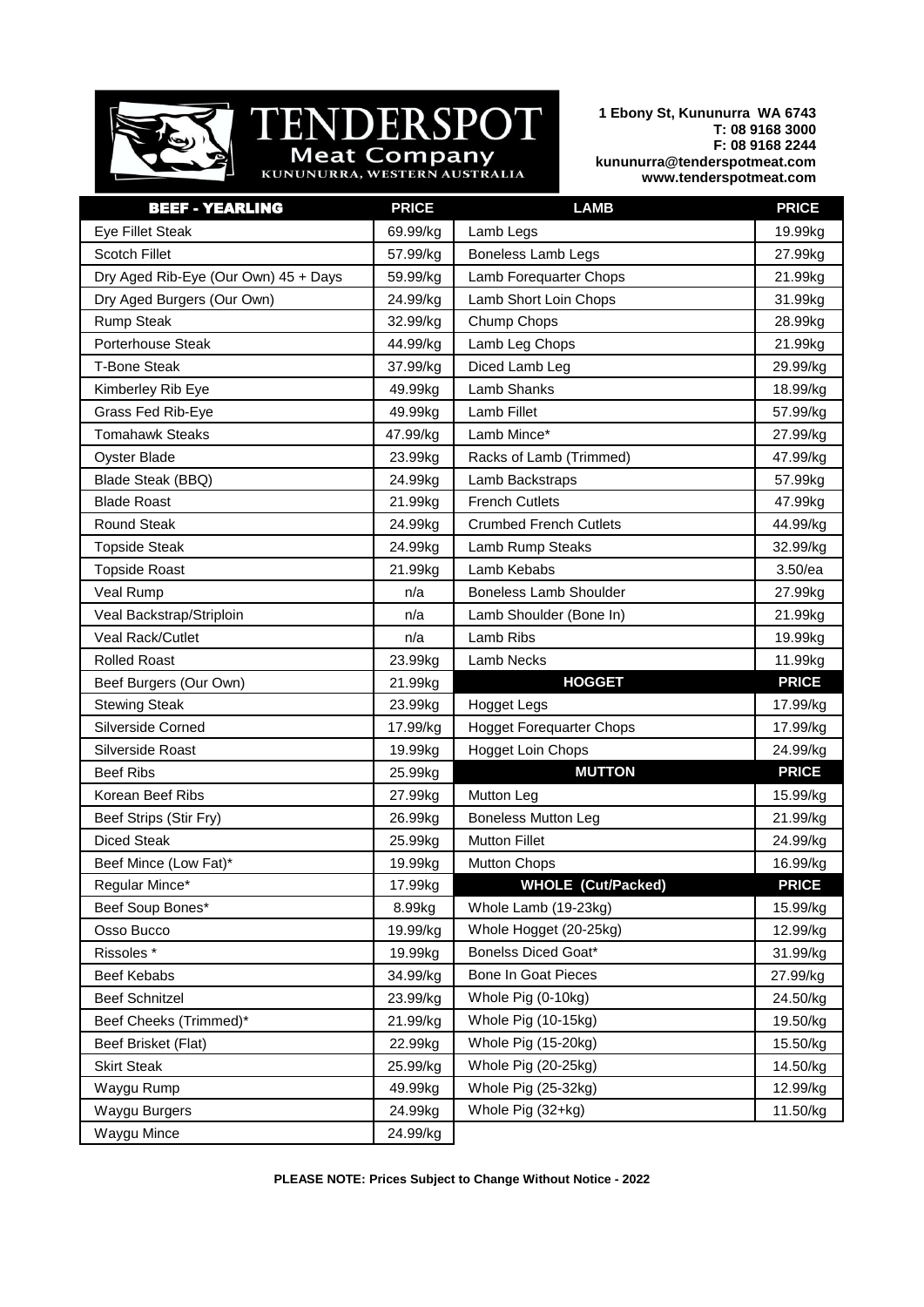

**TENDERSPOT** 

**1 Ebony St, Kununurra WA 6743 T: 08 9168 3000 F: 08 9168 2244 kununurra@tenderspotmeat.com www.tenderspotmeat.com**

| <b>CHICKEN</b>                  | <b>PRICE</b> | <b>PORK</b>                           | <b>PRICE</b> |
|---------------------------------|--------------|---------------------------------------|--------------|
| Whole Chickens*                 | 8.99/kg      | Pork Legs                             | 14.99/kg     |
| <b>Chicken Pieces</b>           | 7.99/kg      | Boned and Rolled Pork Leg             | 17.99/kg     |
| Chicken Wings                   | 8.99/kg      | Pork Loin Chops                       | 23.99/kg     |
| <b>Chicken Drumsticks</b>       | 7.99/kg      | Pork Steaks                           | 27.99/kg     |
| Chicken Breast*                 | 17.99/kg     | Pork Fillet                           | 29.99/kg     |
| Chicken Thigh*                  | 17.99/kg     | <b>Boneless Pork Shoulder Roast</b>   | 17.99/kg     |
| Chicken Strips (Stir Fry)       | 19.99/kg     | <b>Pork Shoulder Roast</b>            | 15.99/kg     |
| Chicken Mince*                  | 19.99/kg     | Pork Collar Butt                      | 19.99/kg     |
| Diced Chicken                   | 19.99/kg     | <b>Diced Pork</b>                     | 19.99/kg     |
| Chicken Kebabs                  | 2.99each     | Pork Mince*                           | 18.99/kg     |
| Chicken Kiev                    | 7.99/ea      | <b>Pickled Pork</b>                   | 16.99/kg     |
| Chicken Snitzel                 | 19.99/kg     | Pork Belly                            | 24.99/kg     |
| Chicken Swags                   | 7.99/ea      | Pork Belly Ribs                       | 25.99/kg     |
| <b>Chicken Steaks</b>           | 19.99/kg     | American Pork Ribs                    | 25.99/kg     |
| <b>Chicken Tenderloins</b>      | 19.99/kg     | <b>BBQ Pork Riblets</b>               | 21.99/kg     |
| <b>Chicken Nibbles</b>          | 13.99/kg     | <b>Pork Shoulder Hocks</b>            | 10.99/kg     |
| Chicken Maryland                | 14.99/kg     | Pork Back Bone                        | 7.99/kg      |
| <b>Chicken Frames/Bones</b>     | 3.50/kg      | Pork Back Fat                         | 12.99/kg     |
| <b>CHICKEN FREE RANGE</b>       | <b>PRICE</b> | Pork Shoulder Chops                   | 15.99/kg     |
| Whole Chickens*                 | 10.99/kg     | Pork Brisket Bones/Soft               | 9.99/kg      |
| <b>Chicken Breasts Boneless</b> | 21.99/kg     | Pig Head                              | 24.99/ea     |
| <b>Chicken Thigh Boneless</b>   | 21.99/kg     | <b>Pig Trotters</b>                   | 8.99/kg      |
| <b>OFFAL</b>                    | <b>PRICE</b> | Ham Hock                              | 10.99/kg     |
| Beef (Ox) Tail*                 | 29.99/kg     | Pork Crackle                          | 6.99/kg      |
| Beef Liver*                     | 6.99/kg      | Pork Cheeks                           | 14.99/kg     |
| Beef Kidney*                    | 6.99/kg      | <b>KANGAROO</b>                       | <b>PRICE</b> |
| Beef Heart*                     | 4.99/kg      | Kangaroo Fillet                       | \$27.99/kg   |
| Beef Tongue (Corned/Fresh)*     | 24.99/kg     | Kangaroo Tail (Skin On)*              | \$11.99/kg   |
| Lambs Heart*                    | 5.99/kg      | Kangaroo Tail (Skin Off)*             | \$11.99/kg   |
| Lambs Fry*                      | 7.99/kg      | Kangaroo Mince*                       | \$17.99/kg   |
| Lamb Brains*                    | 11.99/pk     | Kangaroo Sausages*                    | \$19.99/kg   |
| Lambs Kidneys*                  | 10.99/kg     | Kangaroo Topside/Rump*                | \$19.99/kg   |
| Sweetbread*                     | 12.99/kg     | Diced Kangaroo                        | \$19.99/kg   |
| Tripe*                          | 12.99/kg     | <b>JERKY (200g)</b>                   | <b>PRICE</b> |
| Pork Intestines                 | 12.99/kg     | Lekker Biltong Traditional            | 35.00 ea     |
| Pork Blood (5kg bucket)         | 25.00 ea     | Lekker Biltong Peri Peri              | 35.00 ea     |
| Pork Liver                      | 6.99/kg      | The Biltong Varieties Protea Stokkies | 9.99 ea      |
| Pork Heart                      | 6.99/kg      | <b>Beersticks</b>                     | 3.50 ea      |
| Pig Ears                        | 13.99/kg     | Muzz's Homemade Jerky                 | \$9.99 pkt   |
| Chicken Liver*                  | 12.99/kg     |                                       |              |
| Chicken Feet*                   | 6.50/kg      |                                       |              |
| Duck Liver                      | 12.99/kg     |                                       |              |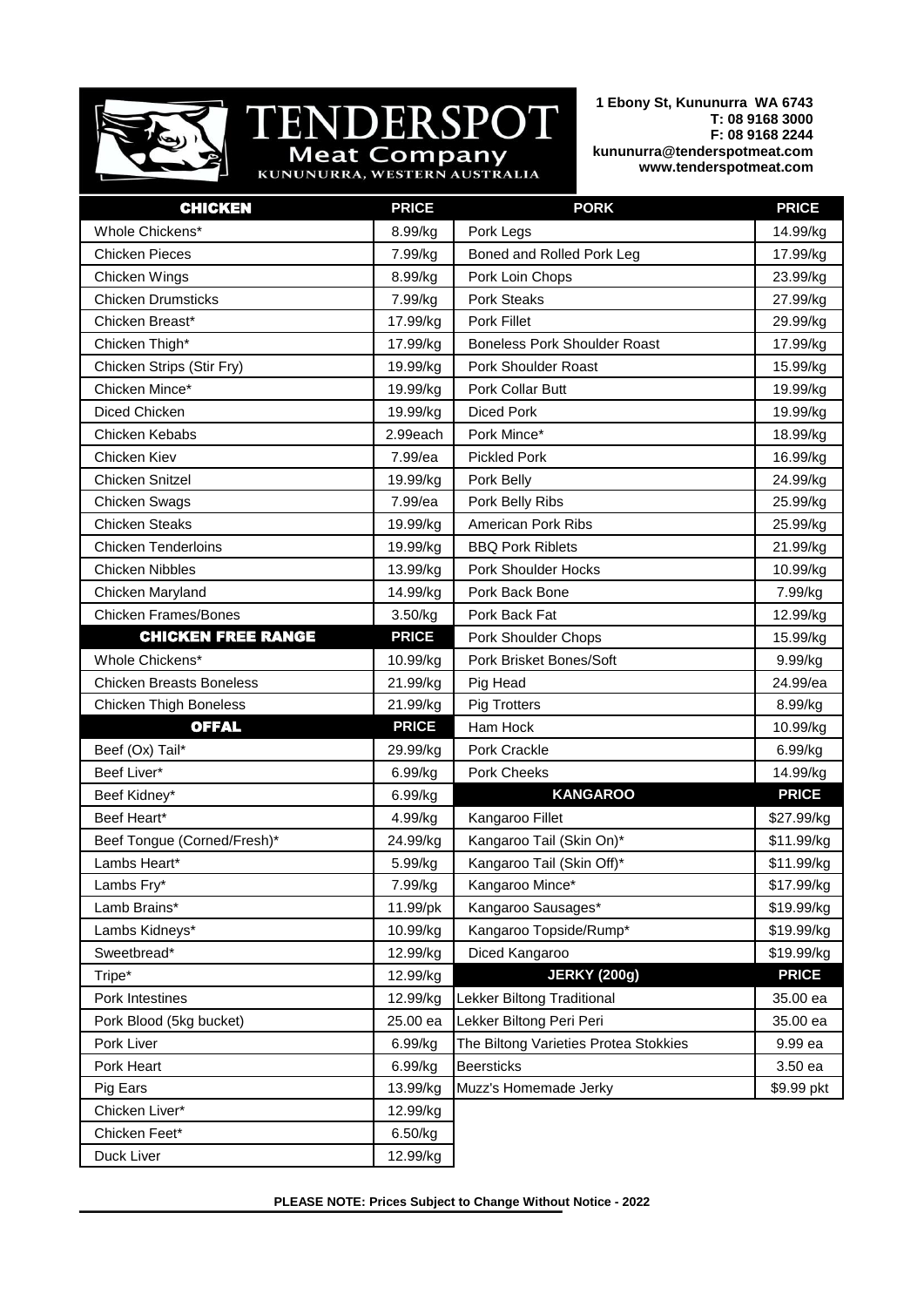

## **DERSPOT** ENI  $\overline{\phantom{a}}$ **Meat Company**<br>KUNUNURRA, WESTERN AUSTRALIA

**1 Ebony St, Kununurra WA 6743 T: 08 9168 3000 F: 08 9168 2244 kununurra@tenderspotmeat.com www.tenderspotmeat.com**

| <b>IN STORE MADE PRODUCTS</b>           | <b>PRICE</b> | <b>WHOLE PRIMALS</b> | <b>PRICE</b> |
|-----------------------------------------|--------------|----------------------|--------------|
| Beef Fillet Mignon                      | 67.99/kg     | Eye Fillet           | 64.99/kg     |
| Beef Wellington                         | 11.99 ea     | <b>Scotch Fillet</b> | 53.99/kg     |
| Beef Curry Parcel / Lamb Curry Pastries | 7.99 ea      | Porterhouse          | 41.99/kg     |
| Beef Sausage Rolls                      | 17.99/kg     | Rump                 | 29.99/kg     |
| <b>Apricot Chicken Pieces</b>           | 15.99/kg     |                      |              |
| <b>Chicken and Camembert Parcles</b>    | 7.99 ea      |                      |              |
| Chicken Enchiladas                      | 19.99/kg     |                      |              |
| Chicken Parmigiana                      | 19.99/kg     |                      |              |
| Chicken Granades                        | 7.99 ea      |                      |              |
| <b>BBQ Split Chicken</b>                | 13.99kg      |                      |              |
| Satay Chicken Stir Fry                  | 19.99/kg     |                      |              |
| Honey Soy Chicken Stir Fry              | 19.99/kg     |                      |              |
| Honey Soy Chicken Nibbles               | 13.99/kg     |                      |              |
| <b>BBQ Lamb Souvlaki</b>                | 24.99/kg     |                      |              |
| <b>Pork Fillet Roulette</b>             | 7.99 ea      |                      |              |

**PLEASE NOTE: Prices Subject to Change Without Notice - 2022**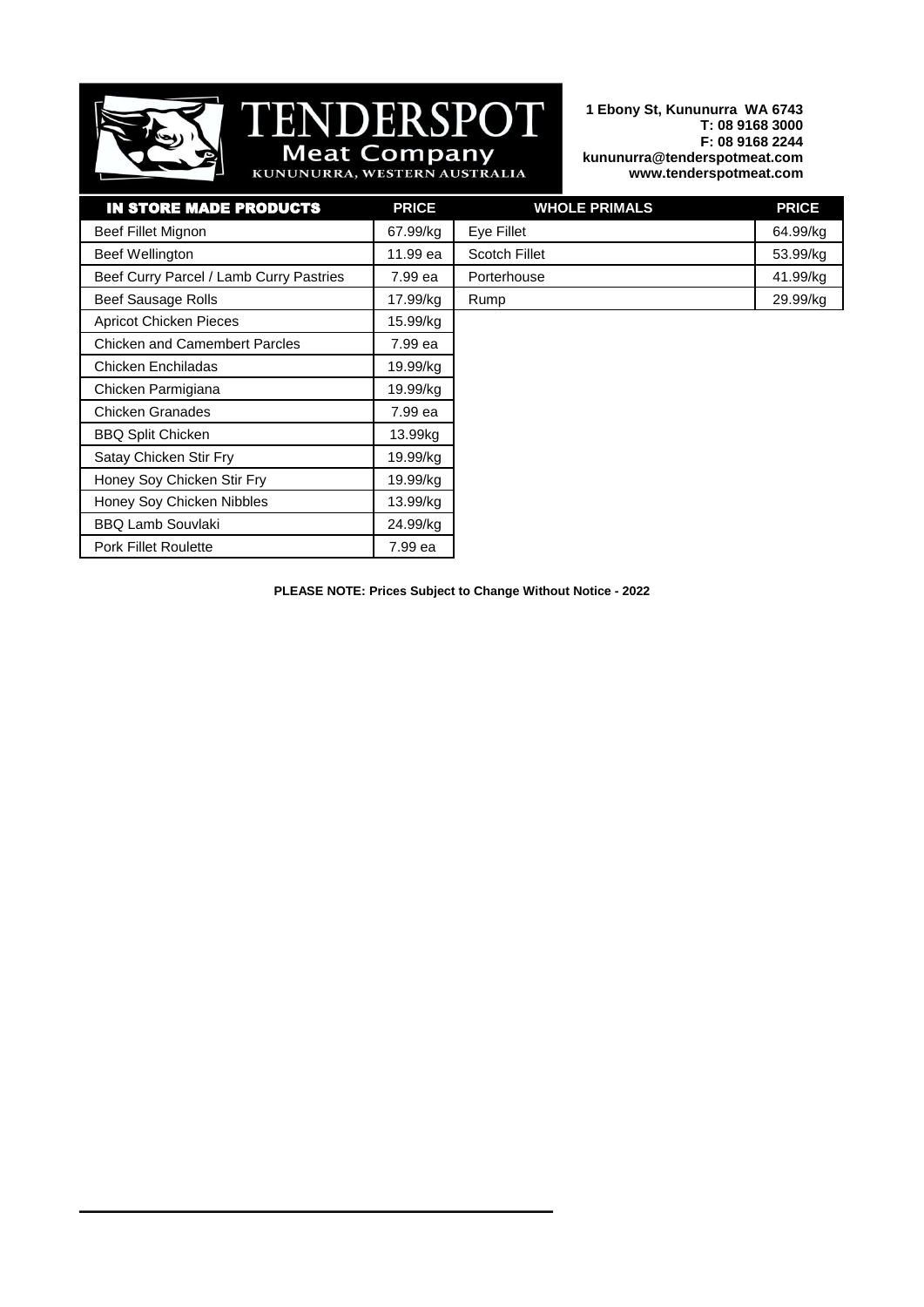

## T **DERSPOT** TENI Meat Company

**1 Ebony St, Kununurra WA 6743 T: 08 9168 3000 F: 08 9168 2244 kununurra@tenderspotmeat.com www.tenderspotmeat.com**

| <b>SPECIALITY PRODUCTS</b>       | <b>PRICE</b> | <b>SMALLGOODS</b>                       | <b>PRICE</b> |
|----------------------------------|--------------|-----------------------------------------|--------------|
| Whole Ducks*                     | 14.99/kg     | Leg Ham                                 | 21.99/kg     |
| Duck Legs*                       | 27.99/kg     | Whole Leg Ham Bone In                   | 16.99/kg     |
| Duck Breast*                     | 57.99/kg     | Salami (Hot or Mild)                    | 24.99/kg     |
| Duck Shanks                      | 16.99/kg     | Polony                                  | 11.99/kg     |
| Duck Maryland*                   | 23.99/kg     | Strasberg                               | 17.99/kg     |
| Quails (6 Pack)*                 | 27.00/pk     | Mortadella                              | 19.99/kg     |
| Spatchcocks*                     | 9.99/ea      | Chicken                                 | 19.99/kg     |
| Crocodile Fillets*               | 39.99/kg     | Turkey                                  | 34.99/kg     |
| Crocodile Mince*                 | 29.99/kg     | Square Ham                              | 18.99/kg     |
| Crocodile Burgers* made in store | 24.99/kg     | Silverside                              | 24.99/kg     |
| Chicken Giblets*                 | 6.99/kg      | Roast Beef                              | 24.99/kg     |
| Camel Rump*                      | 19.99/kg     | Pepperoni Sticks                        | 6.99/ea      |
| Goat Pieces (Bone-in)*           | 27.99/kg     | Pizza Pepperoni Hot                     | 24.99/kg     |
| Ham Hock*                        | 10.99/kg     | Frankfurts                              | 17.99/kg     |
| Free Range Eggs                  | 8.00/doz     | Hot Dogs                                | 17.99/kg     |
| Rabbits*                         | 25.00/ea     | <b>Cocktail Frankfurts</b>              | 17.99/kg     |
| Smoked Kangaroo*                 | 36.00/kg     | Pastrami                                | 29.99/kg     |
| <b>Turkey Legs</b>               | 11.99/kg     | Cabanosi                                | 29.99/kg     |
| Turkey Breast/Buff Bone In*      | 17.99/kg     | Kabana                                  | 29.99/kg     |
| Smoked Buffalo*                  | 54.00/kg     | Cacciatore                              | 34.99/kg     |
| Smoked Emu*                      | 49.00/kg     | <b>SAUSAGES</b>                         | <b>PRICE</b> |
|                                  |              |                                         |              |
| Emu Mince*                       | 32.99/kg     | Traditional BBQ Sausages*               | 16.99/kg     |
| Camel Burgers*                   | 19.99/kg     | Chicken Sausages (Thai, Honey Mac)      | 19.99/kg     |
| <b>PREMIUM SMALLGOODS</b>        | <b>PRICE</b> | Pork Sausages (Irish, Satay, GreenCurry | 19.99/kg     |
| <b>Black Puddings (each)</b>     | 7.50/ea      | Beef / Pork Chipolatas                  | 19.99/kg     |
| White Puddings (each)            | 7.50/ea      | Lamb Vegemite Cheese                    | 19.99/kg     |
| Mettwurst (garlic/plain)         | 24.99/kg     | <b>Thick Beef Sausages</b>              | 17.99/kg     |
| Kransky                          | 24.99/kg     | Thick Irish Pork Sausages               | 19.99/kg     |
| Cheese Kransky                   | 24.99/kg     | Jalapeno Cheddar Sausage                | 19.99/kg     |
| Vienna Frankfurts                | 21.99/kg     | Ring of Fire Sausages                   | 19.99/kg     |
| Chorizo                          | 25.99/kg     | Lamb & Rosemary Sausages                | 19.99/kg     |
| Pancetta                         | 39.99/kg     | Cracked Pepper & W'Shire                | 19.99/kg     |
| Prosciutto                       | 54.99/kg     | <b>Sicilian Sausages</b>                | 24.99/kg     |
| Sopressa                         | 29.99/kg     | Italian Sausages                        | 19.99/kg     |
| Double Smoked Ham                | 21.99/kg     | Pork Apple Sultana Cinnamon             | 19.99/kg     |
| <b>Fritz Portions</b>            | 18.99/kg     | Moroccan Lamb Sausages                  | 19.99/kg     |
| <b>BACON</b>                     | <b>PRICE</b> | Great Northern Beer/ Bush Chook         | 19.99/kg     |
| Rindless Bacon                   | 19.99/kg     | Herb & Garlic/Tom + Onion               | 19.99/kg     |
| Diced Bacon                      | 19.99/kg     | All Flavoured Sausages                  | 19.99/kg     |
| Bacon Hocks                      | 10.99/kg     | Sausage Mince*                          | 15.99/kg     |
| Homemade Smoked Bacon            | 24.99/kg     | Crocodile Sausage*                      | 24.99/kg     |